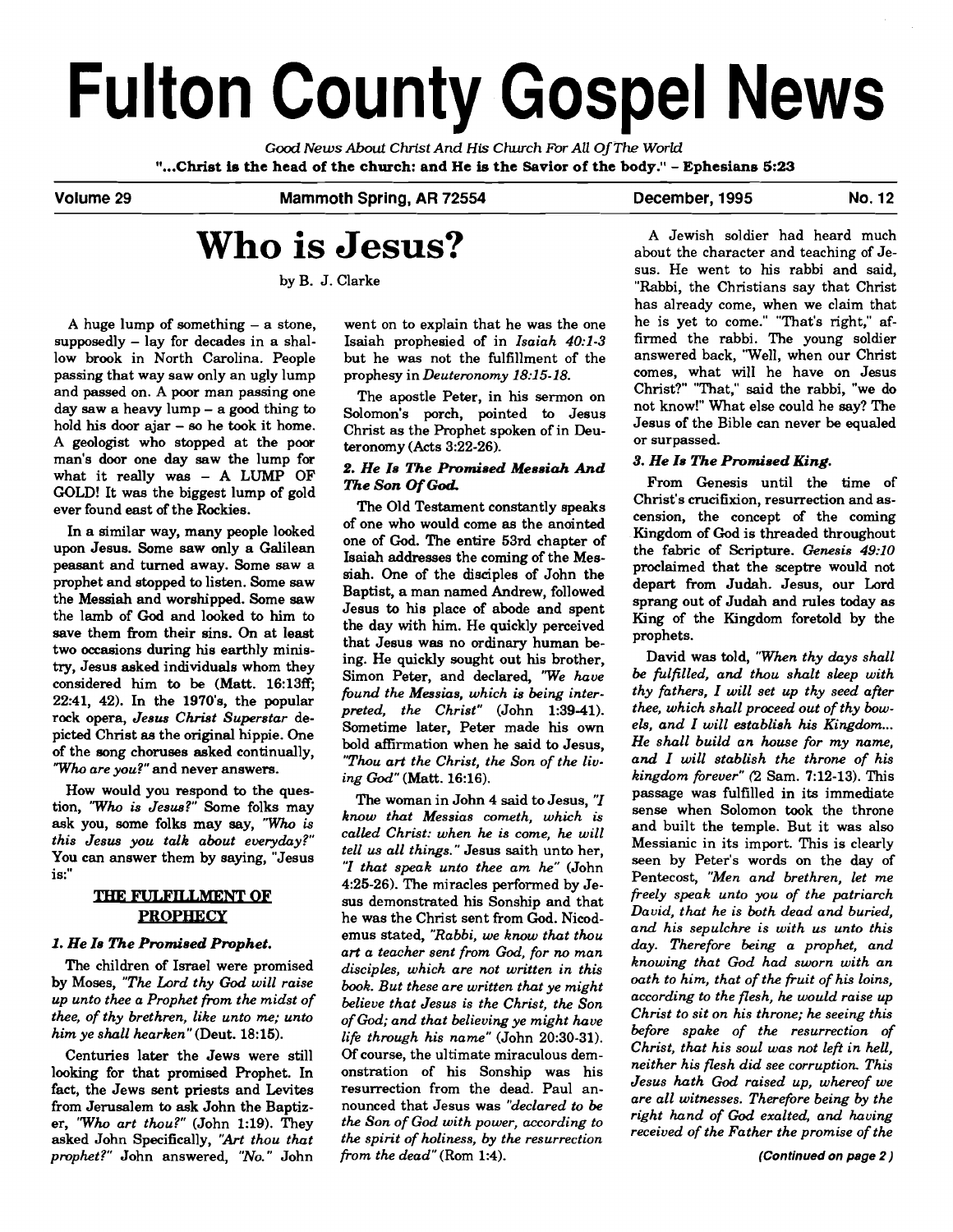#### **FULTON COUNTY GOSPEL NEWS**  USPO Publication No. 21 1780

... is a monthly publication distributed free of charge to **any** who care to receive it. We will be happy to add any names to the regular mailing list. If you send in a name we must have a complete address, including number and street name, or RR. or HCR number, plus bax number, or a P.O. Box number and the ZIP CODE. This paper **is** supported by unsolicited contributions for which we are grateful. Financial information will be furnished upon request. **Mail all**  address corrections or manuscripts to:

#### **FULTON COUNTY GOSPEL NEWS**  P. 0. Box **<sup>251</sup>**

Mammoth Spring. **AR 72554**  Ted **J.** Clarke .................. EDITOR Phone .................. **(501) 625-32 17** 

*Holy Spirit, he hath shed forth this which ye* now *see and hear* ... *Therefore let all the house of Israel* know *assuredly, that God hath* **made** *that same Jesus,*  whom **ye** *have crucified, both Lord and Christ"* (Acts 229-33,36).

The conclusion is obvious. The promise of the Holy Spirit that David's seed would rule upon his throne over the Kingdom was fulfilled by Jesus when he sat down at the right hand of God exalted to receive the Kingdom. The Kingdom was established upon the day of Pentecost. Micah promised that one born in Bethlehem of Judea would become ruler (Micah 5:2). Jesus was born in Bethlehem of Judea (Luke 2:4-7) and grew up to become the ruler. Zechariah promised that a king would come to Jerusalem riding upon a colt (Zech 9:9). Jesus fulfilled this prophecy during his earthly ministry (Mark 11:l-11). Nathanael recognized the truth when he said, *"Rabbi, thou art the Son of* **God,** *thou art the King of Ismel"* (John 1:49). Truly, Jesus is the promised King of Kings and Lord of Lords (1 Tim. 6:15).

#### *4. He Is The Promised Immanuel.*

Approximately seven centuries before it occurred, Isaiah prophesied of the virgin birth of Jesus to Mary (Isa. 7:14; Matt. 1:23). Isaiah further prophesied that they would call the child, "Immanuel." Matthew informs us that Immanuel, being interpreted is, **God**  with us. Thus, Jesus **was** not only the Son of God, but also God the Son. The Word was God and the Word became

flesh (John 1:1, 14). God was manifested in the flesh in the person of Jesus (1 Tim. 3:16).

A Chinese man once said to a preacher, "You speak well, but why do you dwell on Jesus Christ? Let him alone and tell us about God." The preacher replied, "What sir, would we know about God if it were not for Jesus Christ who is the express image of the Father (Heb. 1:3)."

> P.O. Box 128 Southaven, MS 38671

*There is nothing on the earth that our Savior in Heaven can't handle.* 

#### " **BUBBA SHOT THE JUKEBOX**

#### by Ted J. Clarke

I like **some** of most kinds of music classical, pop, country, jazz, bluegrass, old time rock and roll, etc. It is not likely I will ever learn to appreciate hard rock nor rap. Our music reflects our culture, giving us insights into how people think and live. Unfortunately, much music is a sad commentary on our society's moral bankruptcy. Many of the lyrics of modem hard rock and rap singers are profane and vulgar, speaking of immoral sexual acts, lawlessness, even of killing policemen. Songs have a way of getting into the minds of people and are capable of being spread more quickly across the country than ideas in books, magazines or newspapers. I remember reading sometime ago this thought: **'T care not who writes the books of a nation; let me write their songs and I will control the minds of the people."** I do not remember who said it, but it is a frightening thought in some ways, and it seems to be true in too many instances. We are a nation who in large measure has lost its sensitivity to the ungodly acts once committed by only a few, but now engaged in by many. The songs we sing or listen to have the effect of getting us used to immorality, so that we do not speak out against these things, even if we do not engage in them.

While many parents and adults criticize the younger generation for listening to and buying these ungodly songs (and rightly so), those same parents will often turn right around and listen to, sing along with, and buy songs that also promote immoral and wicked thoughts and practices. We **all** need to remember Romans 2:l-

"Therefore, thou art inexcusable, **0**  man. .. for wherein thou judgest another, thou condemnest thyself; for thou that judgest doeth the same things."

God ole "Bubba," in the title of the song above, is a case in point of the influence songs can have on us for good or bad. Although I only heard the song a couple of times (and don't care if I ever hear it again), it seems that Bubba's woman left him for another. Bubba is in his favorite bar, crying in his beer, when the jukebox begins to play another "cryin' in your beer" type song, (or maybe it was his ex-woman's favorite song). Bubba cannot stand it any longer, so he goes to his truck, gets his .45 caliber pistol, returns to the bar and commences to silence the jukebox with a few shots from his gun. The law comes and Bubba is in more trouble. Time for another beer!

I could write a book about Bubba and what he did wrong, but someone else beat me to it and wrote a far better Book than I ever could. Before I ever became a Christian I was a lot like Bubba. Oh, I never shot a jukebox, but I've kicked a few of them. I thank God that "my woman" never left me (although she threatened to, and with good reason), but I used to drink a lot and feed my assorted miseries with sad songs on the juke **box.** Like Bubba, all that I ever got from doing that was more trouble; mostly from shooting off my mouth, not my gun.

In nearly thirty years of preaching I've seen and tried to help a good many Bubbas and Bubbettes, people whose lives are filled with sadness and disappointment. Too many of those have been like I was once; they think that they can cure their troubles and sorrows (or at least forget them) by turning to alcohol, drugs, or immoral relationships. Sadly, all of these simply bring more sorrow and trouble. I thank God that He spared my life to find a better way and to tell others about Him.

On the subject of country songs, the Statler Brothers once recorded a song which did mention the solution to all such trouble and heartache, entitled, "Jesus Is The Answer." One line in the song went, **"Use the Bible for a rulebook and I'm sure you're gonna find, Jesus is the answer every** 

-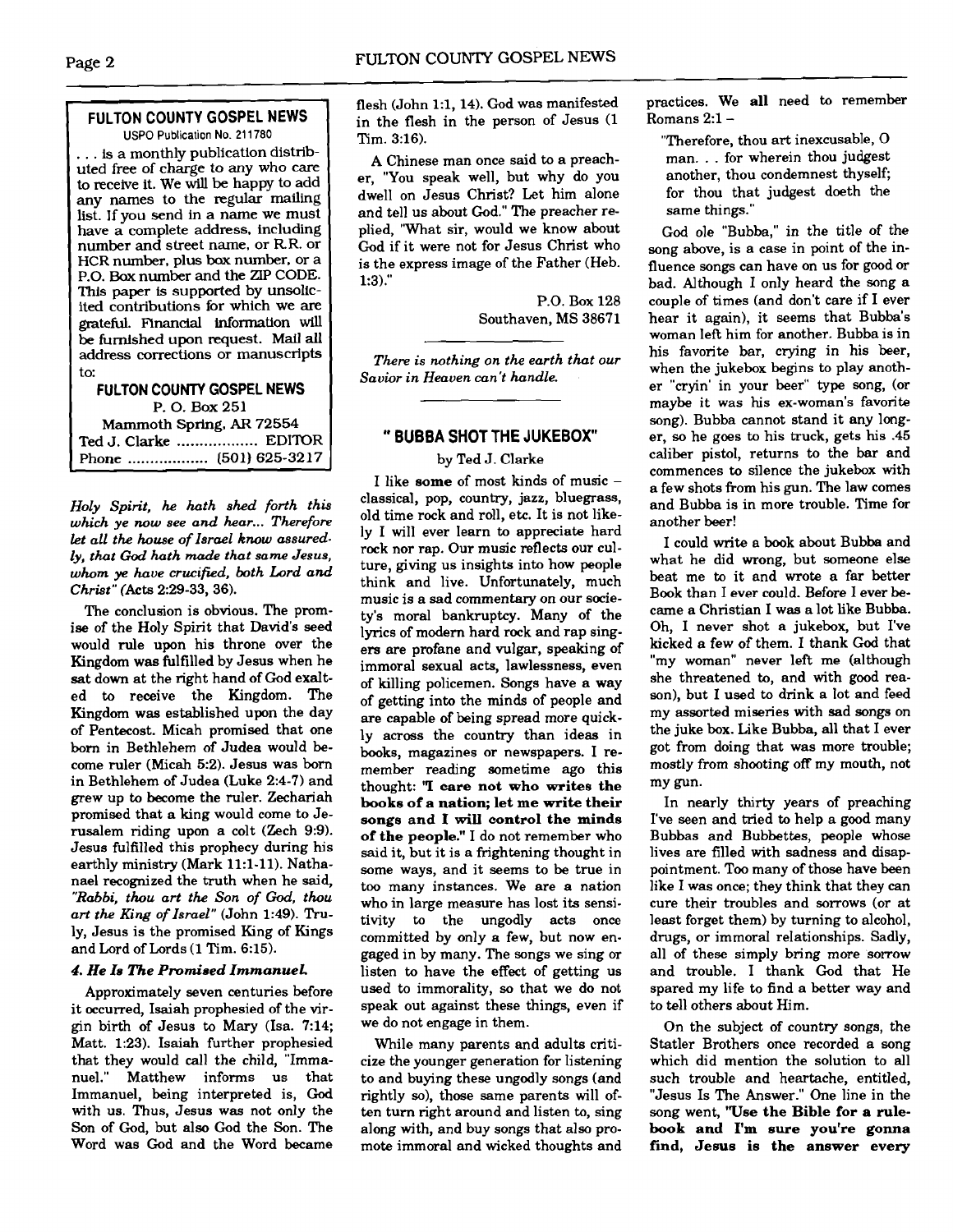**time."** Before you shoot the jukebox, **try**  Jesus and His Way. Read your Bible and learn of who Jesus is; what He has for you; see that **He is the answer every time!** Learn of His Great love and sacrifice (John 3:16; Romans 5:1-21). **Learn** of His Way to God (John 146; Acts 2:21-47; Romans 6:l-23). Learn of and respond to His great invitation to come to Him for "rest" and "forgiveness" (Matthew 11:28-30; Romans 8:l-39). What you hope to find in alcohol, **drugs** and other ways of the world, you will not find; but in Christ and His Word you will find all the answers (John 12:48-50; 2 Timothy 316- 17).

*No wonder life gets to be so dull with just a steady diet of what the world* **has**  *to offer. Build up your faith, brighten up your living. Read a* **portion** *of the Word of God every* **ahy.** 

#### **POSITIVELY NEGATIVE!**

#### By Brett Johnson

Several months ago, a friend of mine was telling me about how a lady had come to him after services one day, **se**verely criticizing him for preaching negative sermons. "If you have to be negative," she **said,** "be negative in a positive way!" Sometimes I wonder if all of us were **born** on the same planet. We really do need to put down our psycholo**gy,** power thinking and positive living books, clear our minds of all the human wisdom with which we have filled them, and seriously study the pure word of **God.** 

Jesus Christ didn't decide what to teach based on whether it was positive or negative. He taught the **truth.** If it was negative or positive, that was beside the point. We can see the evidence that He was the real master of the apostles and prophets, because they taught the same way. Take any book of the New Testament that you like, and with an open, honest, and objective mind, notice what percentage is positive and what is negative. You will find that **there** is **no pattern.** Some are mostly stern, even threatening; some are mostly edifying and affectionate. Some are an even blend of both. There is no pattern, except that the right thing was said at the right time, in the right way, to accomplish God's purpose.

The Lord said, in Luke 6:22-23,

"Blessed **are** ye, when men shall hate you, and when they shall separate you from their company, and shall reproach you, and cast out your name as evil, for the Son of Man's sake. Rejoice ye in that day, and leap for joy: for, behold, your reward is great in heaven: for in the like manner did their fathers unto the prophets." Christ was also saying constantly to His closest disciples, "0, ye of little faith!" Also, the Lord was the one person responsible for making the word "pharisee" synonymous with "hypocrite" in Matthew 23. There were times that He just got plain grisly, **as** in Mark 9:43: "And if thy hand offend thee, cut if off: it is better for thee to enter into life maimed, than having two hands to go into hell, into the fire that shall never be quenched." All of us could find multitudes of examples of these kinds of things from the teachings of Jesus, the apostles, and the prophets, if we are open enough to search for them.

Nowhere in the Bible do we see any teaching from God or man being judged as being good or bad because it was positive or negative. This aspect is ignored altogether. If we **try** to read this philosophy into the Scriptures, or if we even **try** to make our teaching a nice "balanced" blend of each, we are conforming the Bible to fit our pre-conceived ideas, instead of conforming our ideas to fit what the Bible says.

Although we **are** not inspired as Paul **was,** our manner of teaching should be as his in 1 Corinthians 2:12-13: "Now we have received, not the spirit of the world, but the spirit which is of God; that we might know the things that are freely given to us of God. **Which things also we speak, NOT in the WORDS which man's wisdom teacheth, but which the Holy Ghost teacheth;**  comparing spiritual things with spiritual." Why don't we **do** that!?

Another danger in this philosphy (besides being tempted to use our own approach to Bible topics rather than the Lord's) is that we start getting away from dealing with some Bible topics at all. In their effort to be positive, many preachers find themselves basically ignoring some of the most common subjects of the Bible, like eternal torment and persecution. Some even go so far as to question whether hell exists! Acts 20:26-27 states, "Wherefore I take you to record this day, that I am pure from the blood of all men. For I have not shunned to declare unto you **all the** 

**counsel of God."** On Judgment Day, we must be able to say this. If we can't, the Lord may hold us guilty for the blood of men who never heard us declare the **whole** counsel of God.

In case you didn't recognize the awful irony of the situation with the "negative" preacher, think about the total **hypocrisy** (excuse me for being so negative) of a person **criticizing another person for being negative!** 

> 2802 Woodland Hills East Columbia, SC 29210

*Don't put the Lord in the background here and expect Him to make a fuss over you in Heaven. The Savior that you deny here will be the Savior that you will meet in eternity.* 

#### **REPENTANCE BEFORE FAITH?**  By Burl Curtis

A doctrine that repentance comes before faith, held by many, needs reexamination.

"Repent" (Greek, metanoeo-to have another mind) and "repentance" *(meta*noia-a change of mind) are brought about by appreciating God's kindness which will create in the human heart godly sorrow. "Or do you despise the riches of His goodness, forbearance, and longsuffering, not knowing that the goodness of **God** leads you to repentance?" (Rom. 2:4, NKJV). "For godly sorrow produces repentance to salvation, not to be regretted; but the sorrow of the world produces death" (2 Cor. 7:lO).

How can God's kindness lead you to repentance if you do not know about it or do not believe? True repentance, as taught in Scripture, results in action. Paul "declared...that they should repent, turn to God, and do works befitting repentance" (Acts 26:20). If you truly "have another mind," you will do works suitable for repentance. How can these things be without faith? "But without faith it is impossible to please Him [God]" (Heb. 11:6).

Before the death and resurrection of Christ, it was entirely correct to speak of repenting and believing the gospel for the gospel of Christ had not been completed so believers could obey it. John the Baptist preached saying, *"The tine*